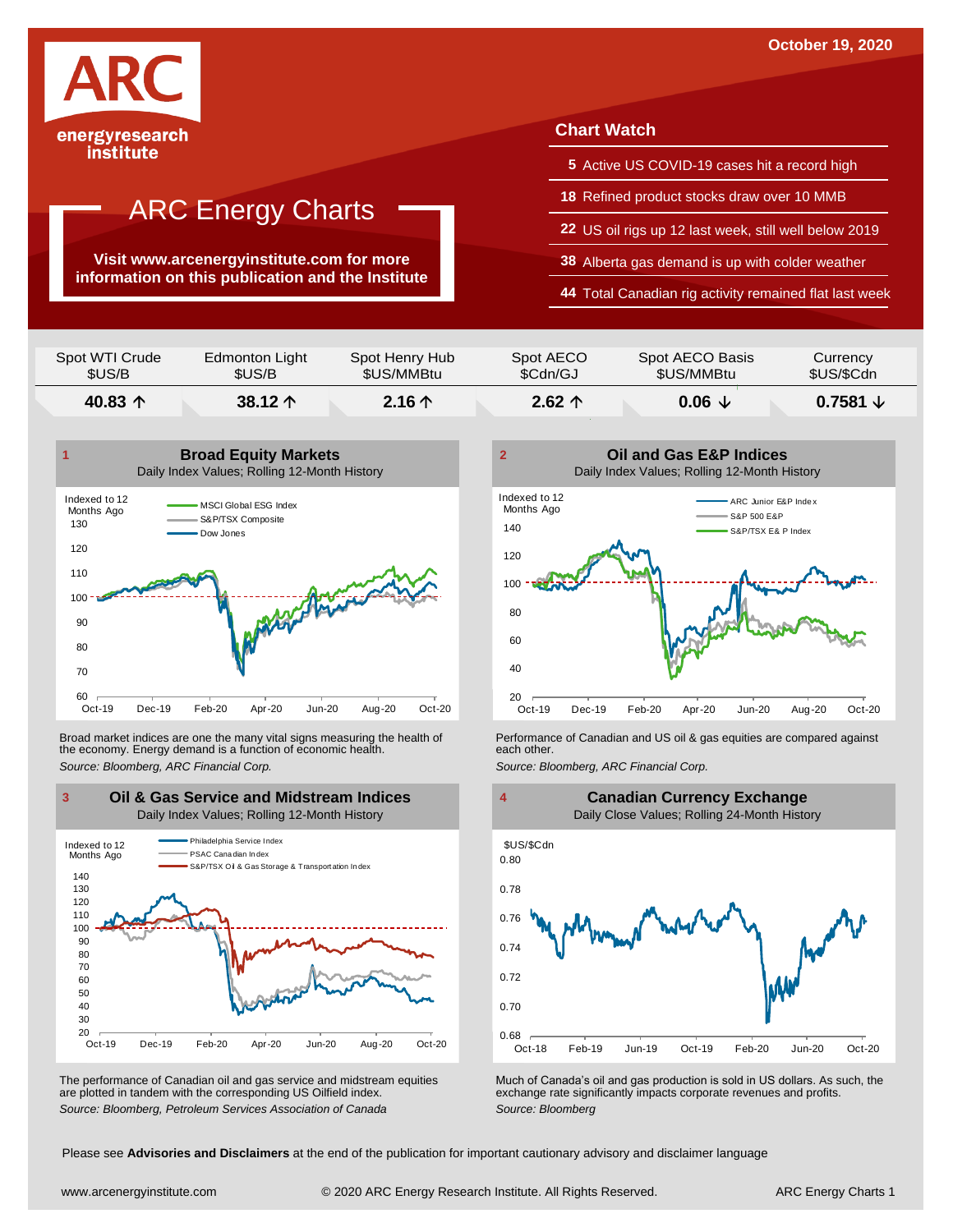**Pandemic Recovery**



### **United States: New and Active COVID-19 Cases 5**



Daily infection rates and active cases of COVID-19 will determine reopening and recovery of the world's largest economy. *Source: Worldometer*



Traffic congestion levels show <sup>a</sup> real-time picture of the number of vehicles on the road; an indication of gasoline demand and economic recovery. *Source: TomTom International BV*



Jobless claims are an important leading indicator on the state of the employment situation and the health of the economy. *Source: US Labor Department*

**United States: Daily New Deaths 6**



The growth rate of daily deaths is <sup>a</sup> useful statistic for tracking the progress of COVID-19 and predicting healthcare needs. *Source: Worldometer*



Traffic congestion levels show <sup>a</sup> real-time picture of the number of vehicles on the road; an indication of gasoline demand and economic recovery. *Source: TomTom International BV*

**TSA Checkpoint Screening Numbers**



Monitoring the daily number of passengers screened at TSA checkpoints in the United States is <sup>a</sup> leading indicator of recovery in air travel. *Source: Transportation Security Administration*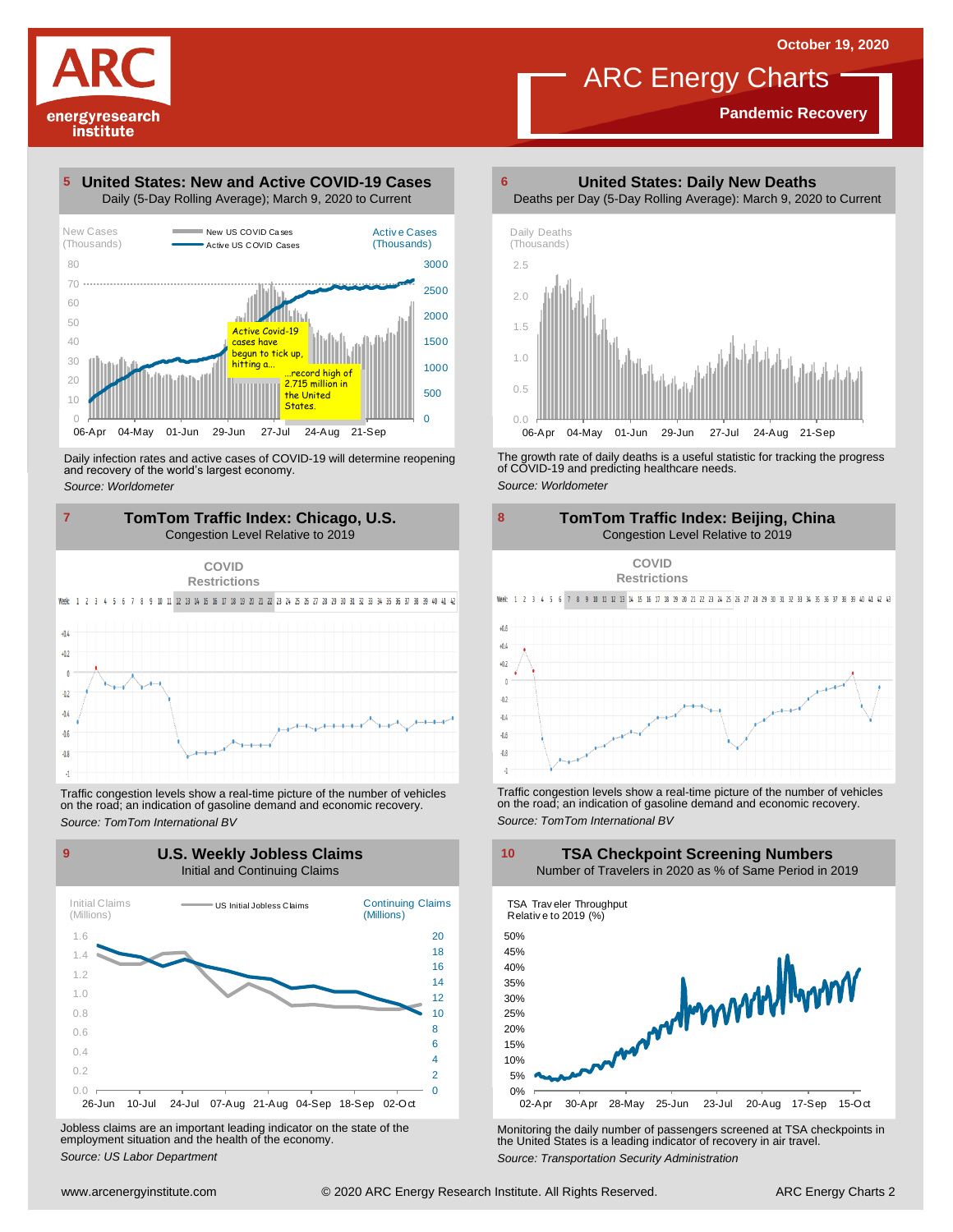**Crude Oil**

# energyresearch institute

### **WTI Crude Oil Price and Differential to Brent 11**



North American crude oil prices can sometimes disconnect from global prices depending on regional supply and demand dynamics. *Source: Bloomberg*

### **Canadian Heavy Oil Price Differential to WTI 13 14**

Western Canadian Select (WCS) Differential; Rolling 12-Month History



The differential should reflect quality differences and transportation costs. Greater discounts can result from infrastructure or refinery outages. *Source: Bloomberg*



Natural gas liquids have become critical contributors to producer's cash flow. Long contracts take the position that WTI oil price will increase, while short<br>Prices are influenced by the price of oil as well as local suppl



ARC Energy Charts

Forward prices for WTI are plotted for the next 36 contracts, and compared against the same contracts one month prior. *Source: Bloomberg*

## **Canadian Light Crude Oil Price Differential to WTI**



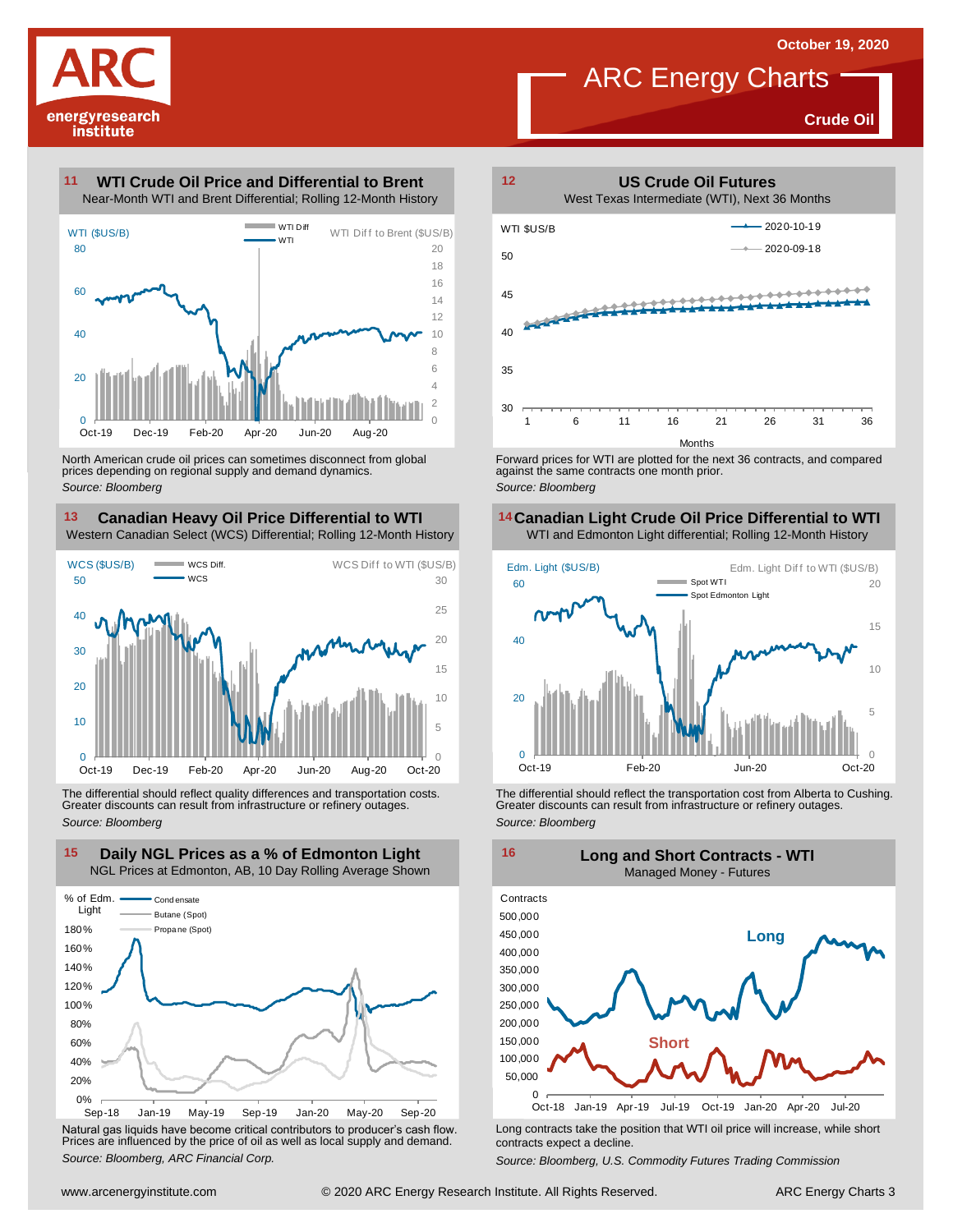**Crude Oil**







Refinery utilization rates change the supply of refined products, impacting price. Utilization for the current year is blue. Refinery utilization rates change the supply of refined products, impacting<br>
price. Utilization for the current year is blue.<br>
Source: U.S. Energy Information Administration<br>
Source: U.S. Energy Information Administration



Weekly production is modelled by the EIA. It is less accurate then monthly reported numbers, but is instructive of up to date changes. *Source: Weekly production* is modelled by the EIA. It is less accurate then monthly **Tracking US oil drilling by major play provides insight into the composition of reported numbers, but is instructive of up to date cha** 



ARC Energy Charts

US crude oil stock levels can affect crude oil prices. Stock levels for the<br>
current year are represented by the blue line.<br>
Source: U.S. Energy Information Administration<br>
19 US Weekly Refinery Utilization Rates (%)<br>
Hist





22 **US**<br>Baker Hugh<br># of Oil Rigs - Play Level **21 22 US Weekly Crude Oil Production US Oil Drilling Activity** Baker Hughes Oil Rig Counts; 2019 to Present



US oil supply and growth trends. *Source: Baker Hughes*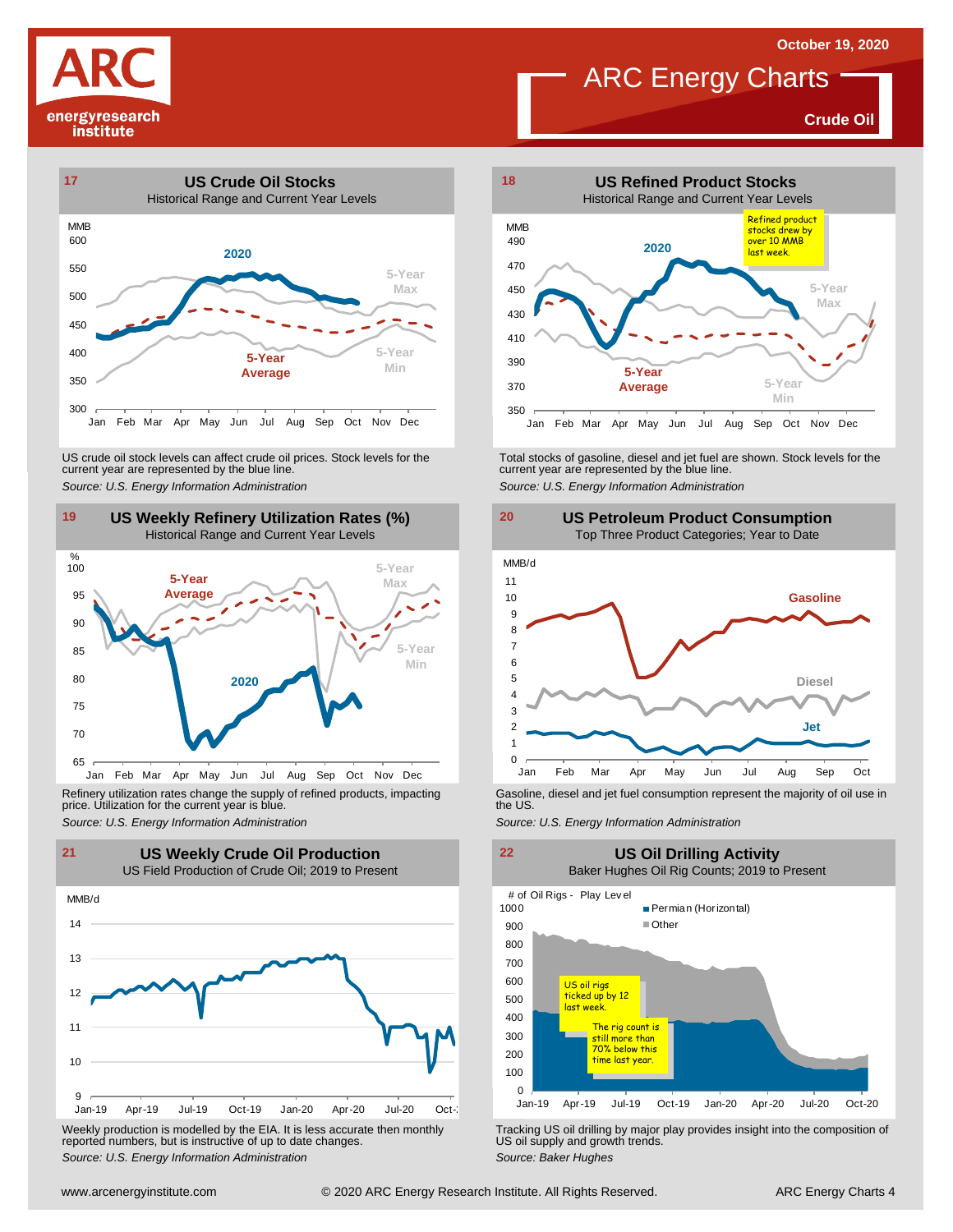

**Crude Oil**



Crude oil imports from Canada are taking market share from overseas imports.



oil production.



Most of Canada's oil production comes from Alberta; split between oil sands and conventional production. *Source: Alberta Energy Regulator Comes Irom Alberta*; *Split between on CECD stock levels can affect crude oil prices. Source: Alberta Energy Agency*<br>*Source: Alberta Energy Regulator Capacitor Energy Ag* 



Crude oil imports from Canada are taking market share from overseas The US exports more refined products than crude oil. With the rapid growth of tight oil, most exports more refined products than crude oil exports.<br>import *Source: U.S. Energy Information Administration*



The advancement of drilling and completion methods is increasing US crude CPEC's production levels relative to its sustainable and spare capacity<br>oil production. influences global crude prices. Note: scale has been expande influences global crude prices. Note: scale has been expanded. *Source: Petroleum Intelligence Weekly*

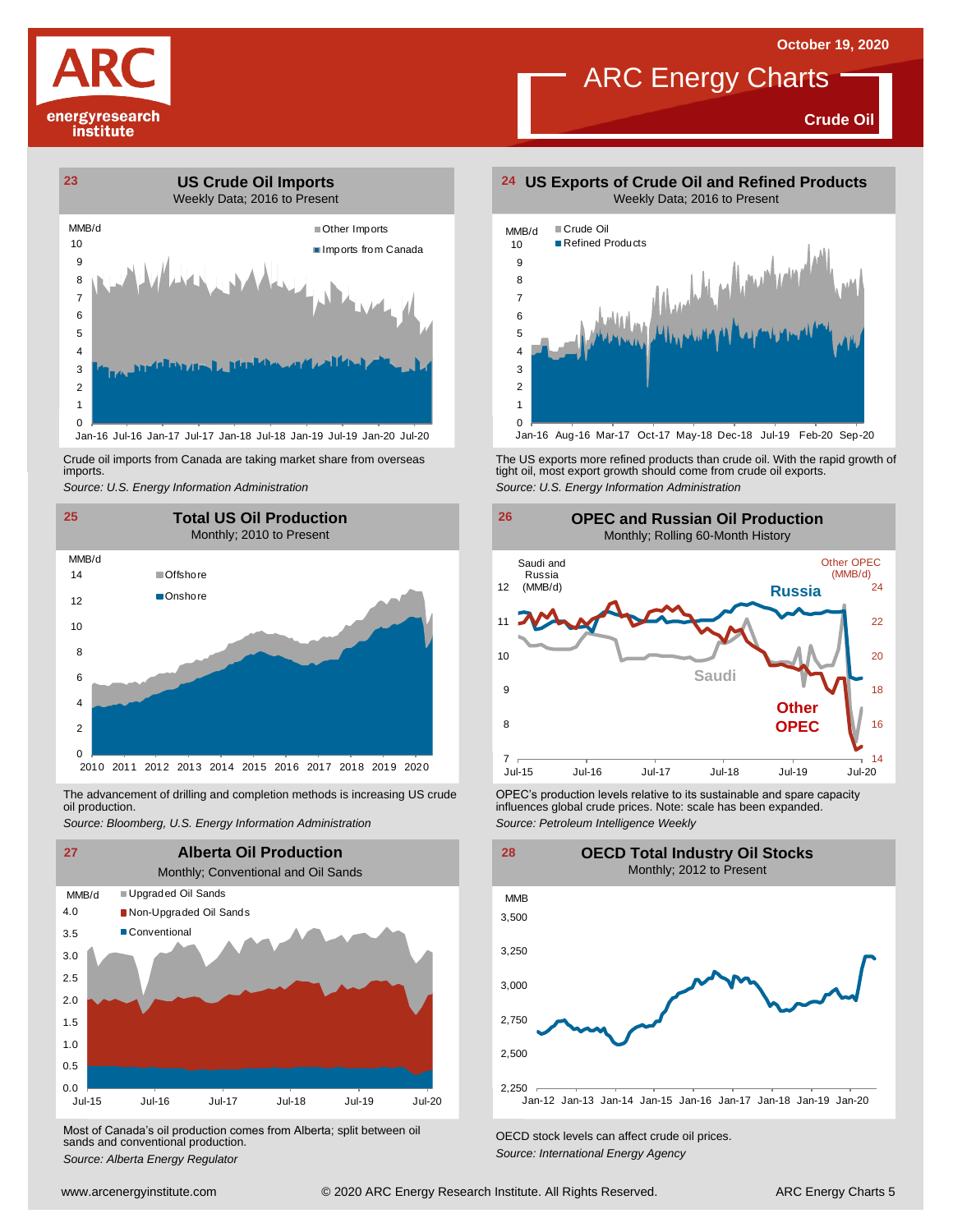**Natural Gas**

# energyresearch institute



Near-month prices at AECO track Henry Hub prices, the exchange rate and<br>the cost of transportation. Local factors can also affect price.<br>Source: Bloomberg<br>**131 Long and Short Contracts – Henry Hub**<br>Managed Money - Futures *Source: Bloomberg*



Long contracts take the position that Henry Hub gas price will increase, while short contracts expect a decline. *Source: U.S. Commodity Futures Trading Commission* AECO forward prices mimic Henry Hub futures minus <sup>a</sup> differential. *Source: Bloomberg*



International natural gas prices strongly impact the economics of proposed LNG projects.

*Source: Bloomberg, Japanese Ministry of Economy, Trade and Industry*



ARC Energy Charts

Forward contract prices are plotted for the next <sup>36</sup> months, and compared against the curve one month prior. *Source: Bloomberg*



### 10 20 30 40 \$US/MWh **US Coal and Natural Gas Power Generation Cost** Converted to a \$/MWh Equivalent **Pennsylvania Coal Henry Hub**

This graph illustrates when it may be economic to begin coal-gas switching in power generation. Average power plant efficiencies are assumed. *Source: Bloomberg*

2017 2018 2019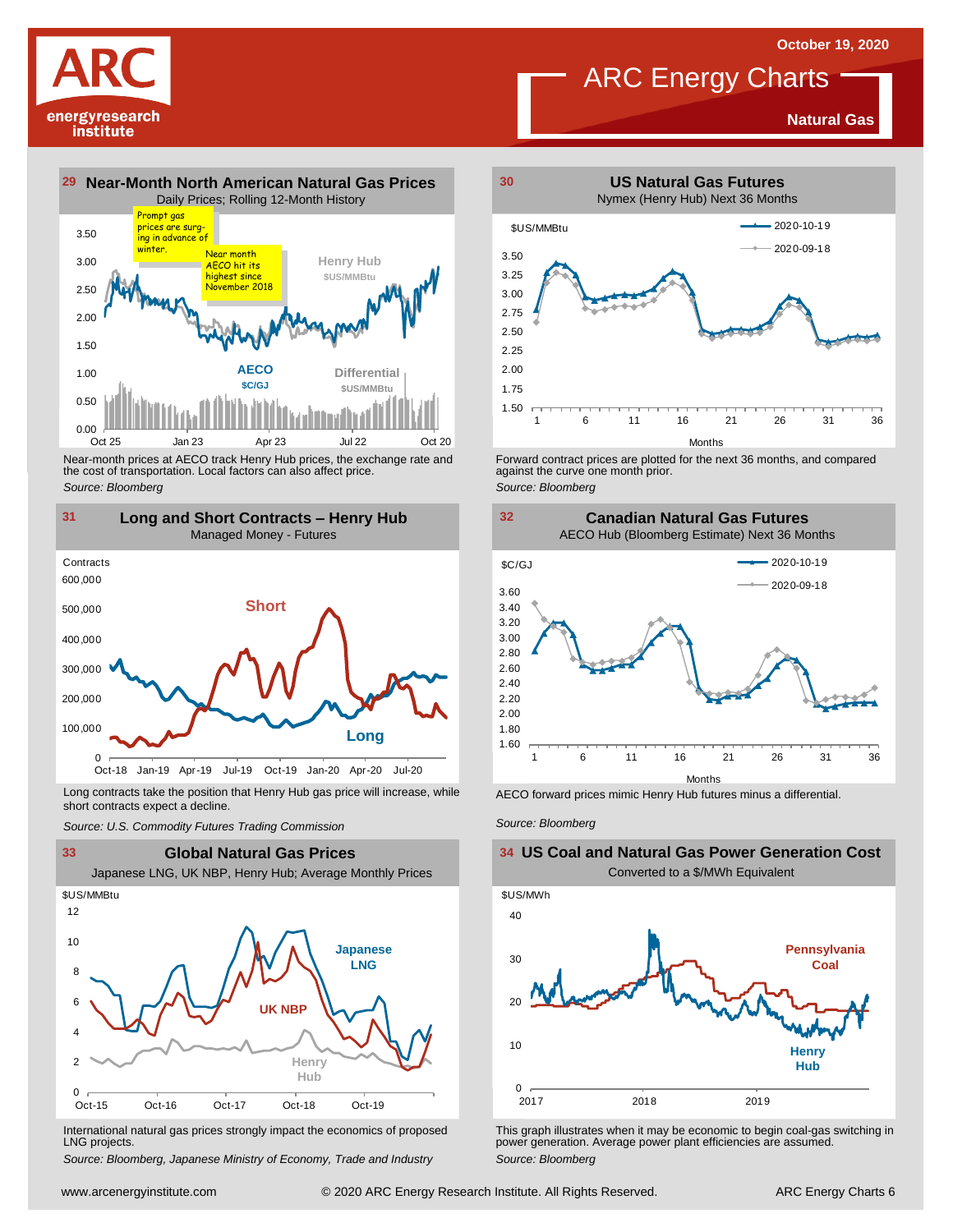



**Natural Gas**



North America has an integrated natural gas market. Prices are determined by regional supply and demand, and pipeline flows. *Source: Bloomberg*





Jan-18 May-18 Sep-18 Jan-19 May-19 Sep-19 Jan-20 May-20 Sep-20

Using the Markets and the US is a major factor in local natural gas prices.<br>
Source: Various Pipeline Companies<br>
With a street are the WCSB to eastern markets and the US is a major factor in local natural gas prices.<br>
Sour The ability of gas producers to move gas out of the WCSB to eastern<br>The Between exports to Mexico and LNG shipments, the US is growing as a<br>Source: Various Pipeline Companies and actual gas prices.<br>Source: S&P Global Platt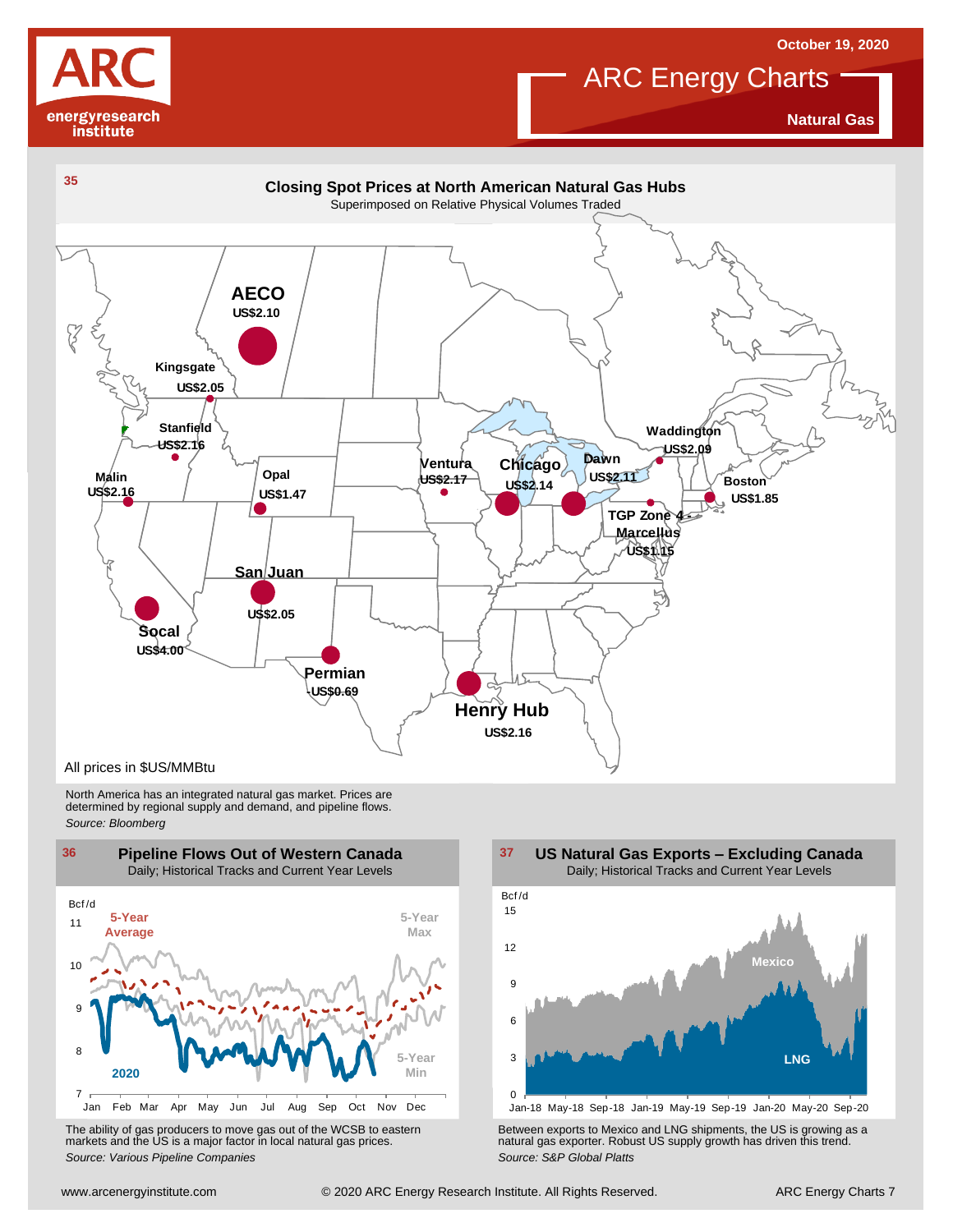**Natural Gas**



## **38 39 Alberta Natural Gas Demand** TransCanada Intra-AB Deliveries; Current Year and Historical Tracks oo<br>Tran:<br>Bcf/d<br>7.5



Alberta natural gas demand has grown steadily in recent years, largely<br>
driven by new oil sands demand and power generation projects.<br>
Source: TransCanada Pipelines<br>
Source: S&P Global Platts<br>
Daily Western Canadian Produc Alberta natural gas demand has grown steadily in recent years, largely **Total US** demand fluctuates in the summer and during the winter as weather driven by new oil sands demand and power generation projects.<br>And is an imp



pipelines.



Canada's natural gas storage level provides <sup>a</sup> good metric if the country is well stocked. Abnormally high or low storage can affect the basis. *Source: Bloomberg*



ARC Energy Charts



*Source: Pipelines Pipelines Pipelines Pipelines DSproduction started ramping up in late 2007 and continues to grow year pipelines. Source: Various Pipeline Companies Source: Various Pipeline Companies SA* 



The EIA reports changes in US natural gas inventories held in underground storage facilities on <sup>a</sup> weekly basis.

*Source: U.S. Energy Information Administration*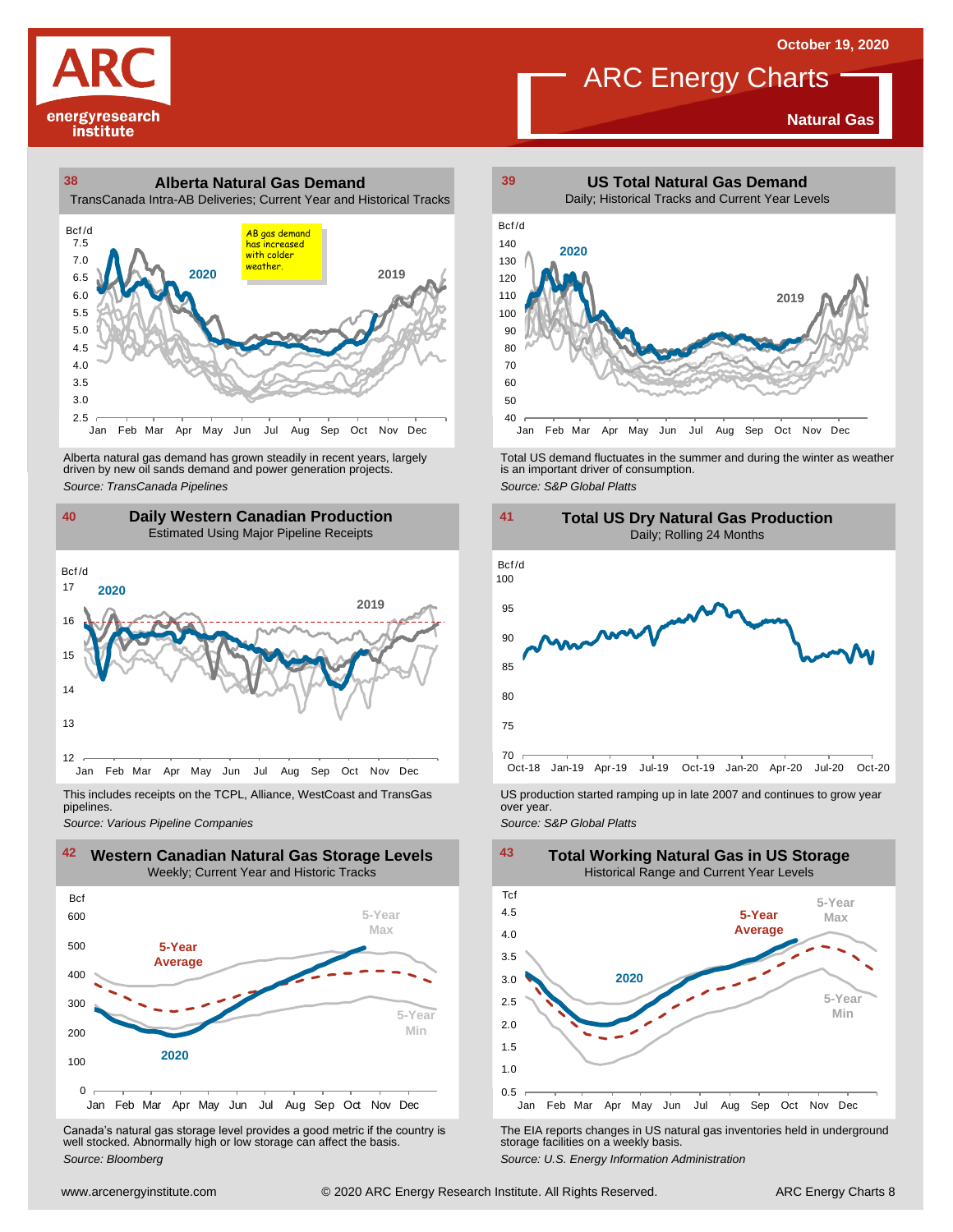# energyresearch institute

### **44 45 Canada: Weekly Gas Drilling Activity** Baker Hughes Drilling Rig Count; Current Year and Historical Range 50 100 150 200 250 4<br>Baker Hu<br># of Rigs **5-Year Max 5-Year Average 5-Year Min** Total Canadian <mark>rigs remained</mark> flat last week. **2020** There are 44% fewer rigs drilling than this time last year.

Unlike US drilling activity, Canadian rigs are dispatched seasonally. Capital allocation by operators is driven by views of future oil and gas prices. 0<br>
Jan Feb Mar Apr May<br>
Unlike US drilling activity, Cana<br>
allocation by operators is driver<br>
Source: Baker Hughes Jun Jul Aug Sep Oct Nov Dec



Unlike US drilling activity, Canadian rigs are dispatched seasonally. Capital Tracking total US rigs provides insight into oil field services demand and<br>allocation by operators is driven by views of future oil and gas pric



Total rig-releases for exploratory and development wells are highlighted in this chart. Rig releases for the current year are shown in red. *Source: Daily Oil Bulletin/JWN*

**United States: Weekly Gas Drilling Activity** Baker Hughes Gas Rig Counts; 2019 to Present

ARC Energy Charts

**Natural Gas and Other Indicators**



Tracking US gas drilling by major play provides insight into the composition of US gas supply and growth trends. *Source: Baker Hughes*

### **United States: Weekly Oil & Gas Drilling Activity**



total industry activity. *Source: Baker Hughes*

**United States: Monthly Wells Drilled**



Total wells drilled in US Drilling Productivity Report regions are shown. These are the most active onshore US plays. *Source: EIA*